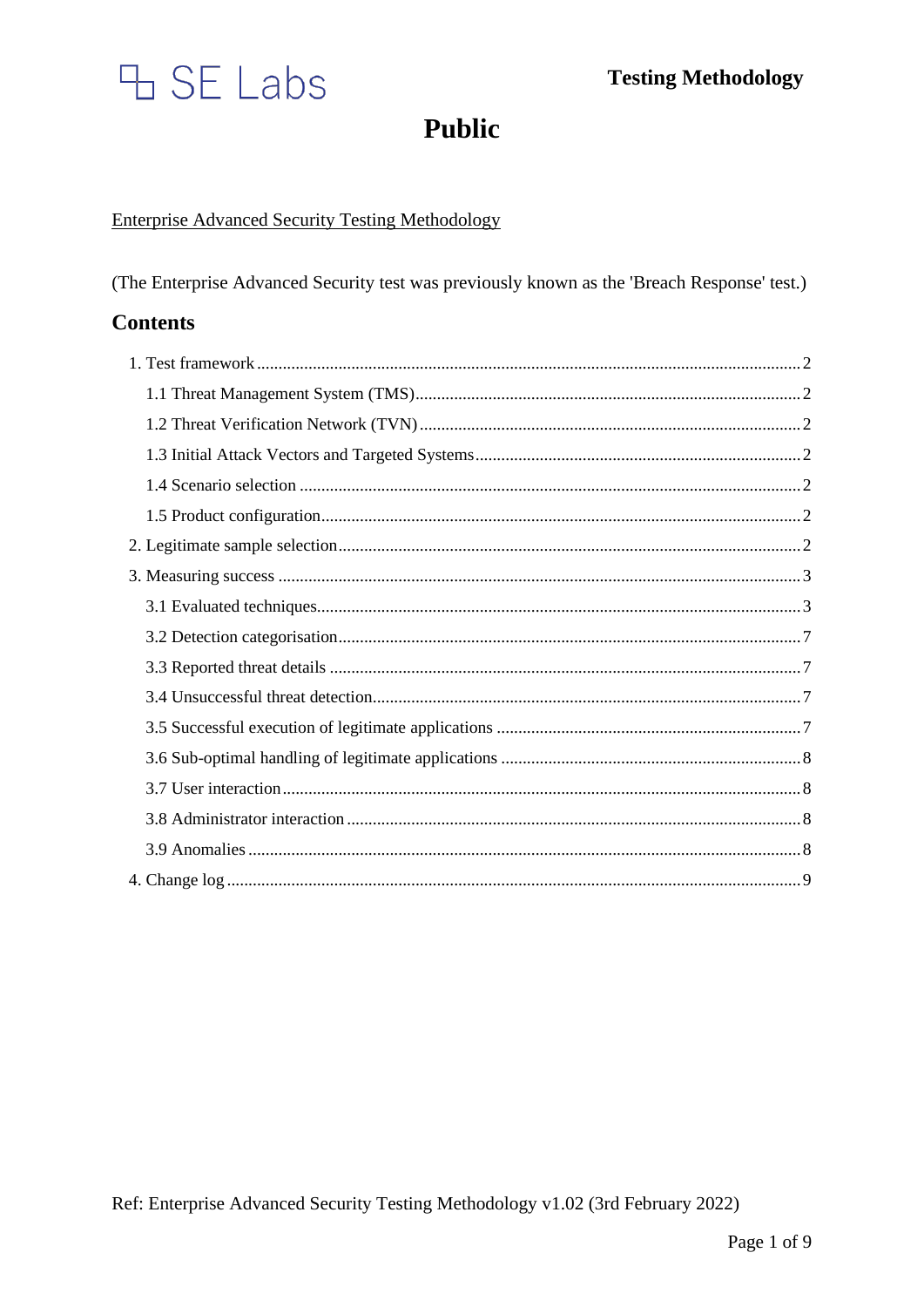# <span id="page-1-0"></span>**1. Test framework**

The test framework collects threats, verifies that they work against unprotected targets and exposes protected targeted to the verified threats to determine the effectiveness of the protection mechanisms.

# <span id="page-1-1"></span>**1.1 Threat Management System (TMS)**

The Threat Management System is a database of adversary techniques and tools used to emulate real world threat actors. Test cases are applied to the Threat Verification Network (TVN).

# <span id="page-1-2"></span>**1.2 Threat Verification Network (TVN)**

Threats sourced from the TMS are sent to vulnerable target system to ensure the validity of each test case. The TVN is set up to emulate different environments. This includes, but is not limited to, Windows endpoints, Windows servers and Linux-based devices.

# <span id="page-1-3"></span>**1.3 Initial Attack Vectors and Targeted Systems**

The following attack vectors are considered valid.

- a) Private e-mail attachments (social engineering attacks)
- b) Private direct-download web threats (social engineering attacks)
- c) Private exploit-based web threats (exploitation attacks)
- d) Access with compromised credentials (using credentials stolen via spear phishing attacks, enabling initial access to target devices)
- e) Previously compromised endpoints (replicating an attacker with foothold on a network that was established before the tested security product was deployed)

The targeted systems will be configured for the listed attack vectors.

## <span id="page-1-4"></span>**1.4 Scenario selection**

Scenarios used in this test are subject to change to reflect real world threat events. This helps identify products with coverage against multiple threat actors throughout a period of time. Scenarios are specified in each test plan and any subsequent reports.

Scenarios are based on publicly available information. SE Labs maps key points of attacks to MITRE's ATT&CK Matrix for Enterprise to help readers of our reports identify strengths and weaknesses in the tested products.

## <span id="page-1-5"></span>**1.5 Product configuration**

The configuration of the products is made available to readers of any testing reports. Decisions to configure products differently to recommended policies are explained.

## <span id="page-1-6"></span>**2. Legitimate sample selection**

Non-malicious website URLS and applications files are used to check for false positive detection. Candidates for legitimate sample testing include newly released applications and internally developed applications/ scripts that a system administrator may use in their environment.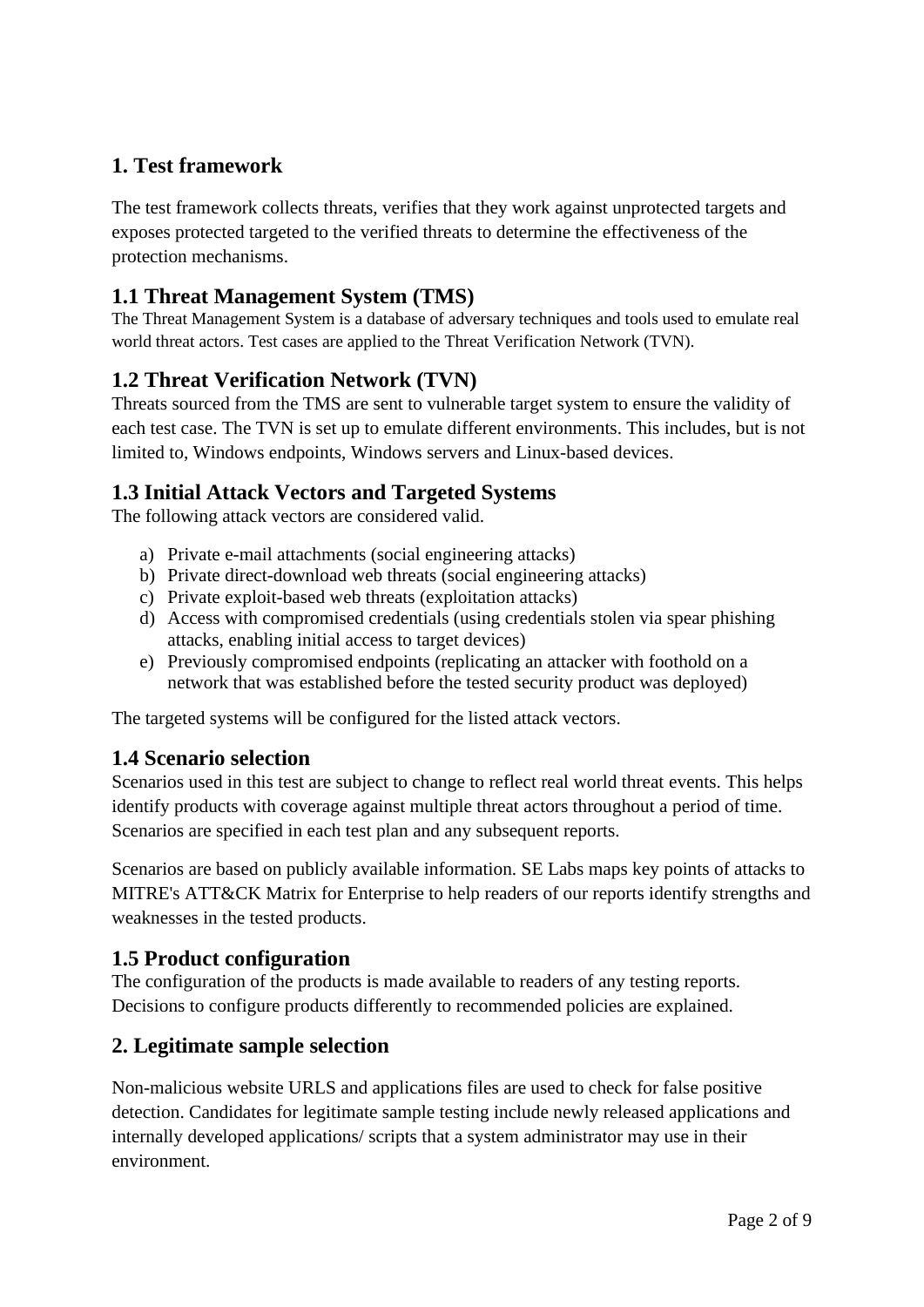Potentially unwanted programs, which are not clearly malicious but exhibit dubious privacy policies and behaviours, are excluded from the test. The candidates are split evenly into preinstalled and newly introduced applications.

Security products are deployed to a system with the legitimate candidates already installed. The products are expected to allow the user normal interaction with each test case. The products are expected to allow new applications to be installed with no or minimal friction.

# <span id="page-2-0"></span>**3. Measuring success**

This test methodology allows for a variety of approaches to security provision.

Solutions with preventive and remediating capabilities are rated as described in section 3.1.1.

Solutions configured for detection only are rated as described in section 3.12.

Detection of an attack technique does not equate to protection against that technique. The rating paradigm for each product enrolled in the test is decided during the configuration phase and cannot be changed during the test.

## <span id="page-2-1"></span>**3.1 Evaluated techniques**

For each attack scenario under test a MITRE ATT&CK-style matrix showing the techniques used in the test is presented in the report.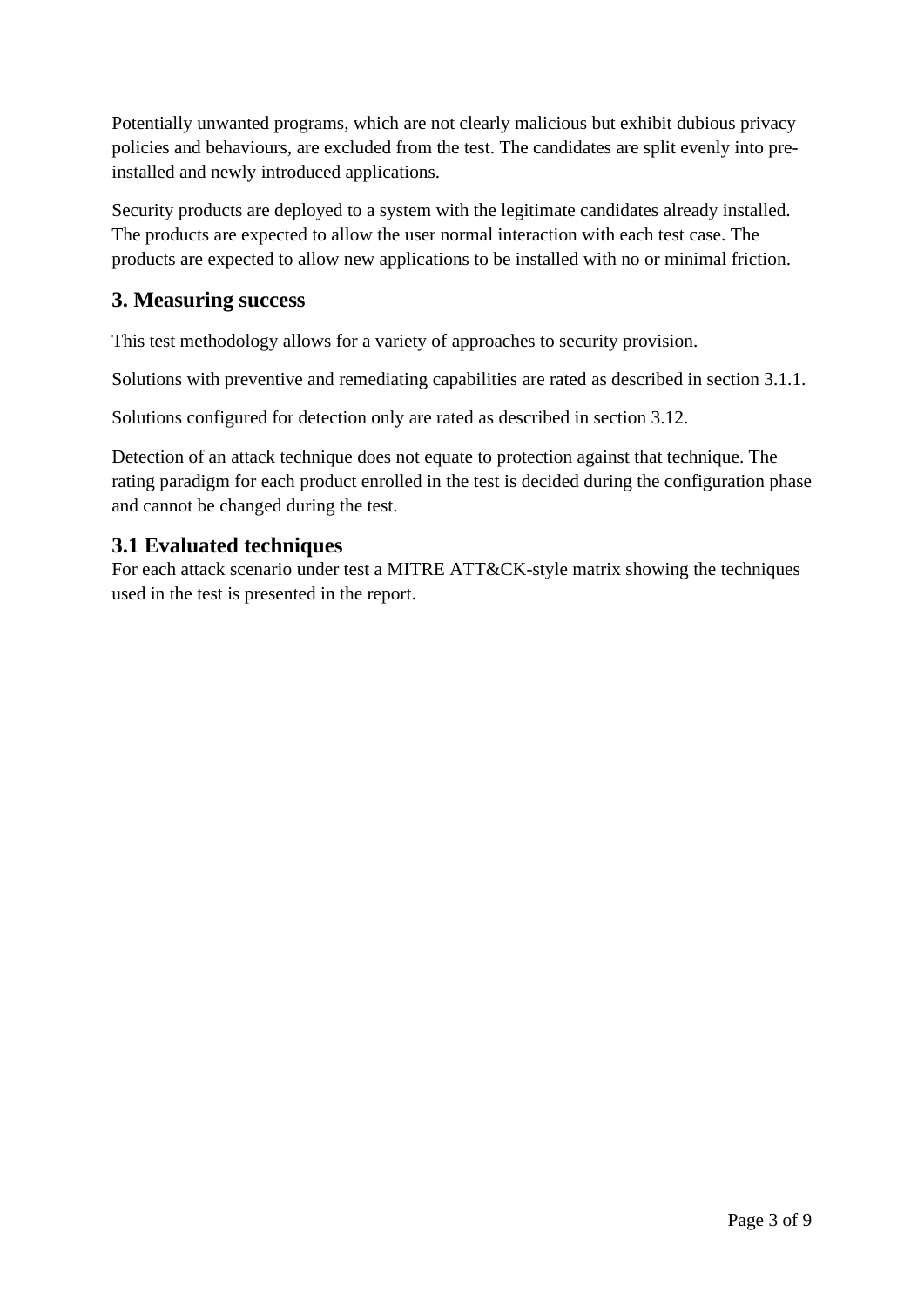## *3.1.1 Solutions with preventative and remediating capabilities*

Each test case is measured against a typical threat chain. Depending on the scenario, the product may be subjected to different techniques at each stage of the attack.

The following illustration shows some examples:

|                        | <b>Techniques</b>                                                                                   |                                            |                                  |                |
|------------------------|-----------------------------------------------------------------------------------------------------|--------------------------------------------|----------------------------------|----------------|
| <b>Delivery</b>        | Spear phishing attachment                                                                           |                                            |                                  |                |
| <b>Execution</b>       | Powershell<br>User execution                                                                        |                                            |                                  |                |
| Action                 | Operating system information<br>gathering<br>Local system discovery<br>Persistence through schtasks |                                            | Examples:                        |                |
| <b>Escalation</b>      | <b>Bypass UAC</b>                                                                                   | Lateral<br>movement                        | Data exfiltration<br>Persistence | Lateral action |
| Post-escalation action | Credential access<br>System persistence                                                             | Example:<br>Windows Admin<br><b>Shares</b> |                                  |                |

## **3.1.1.1 Threat Chain Examples**

Each test case starts with a maximum available four points. For each successful stage of the attack penalties will be applied (see Scoring Penalties below). The penalty for each attack stage will only be applied when the attacker is able to execute harmful actions on the target.

A fully successful attack will yield a score of -5. Stages that are most impactful on the compromised organisation incur heavier penalties than those that affect only the initially compromised endpoint.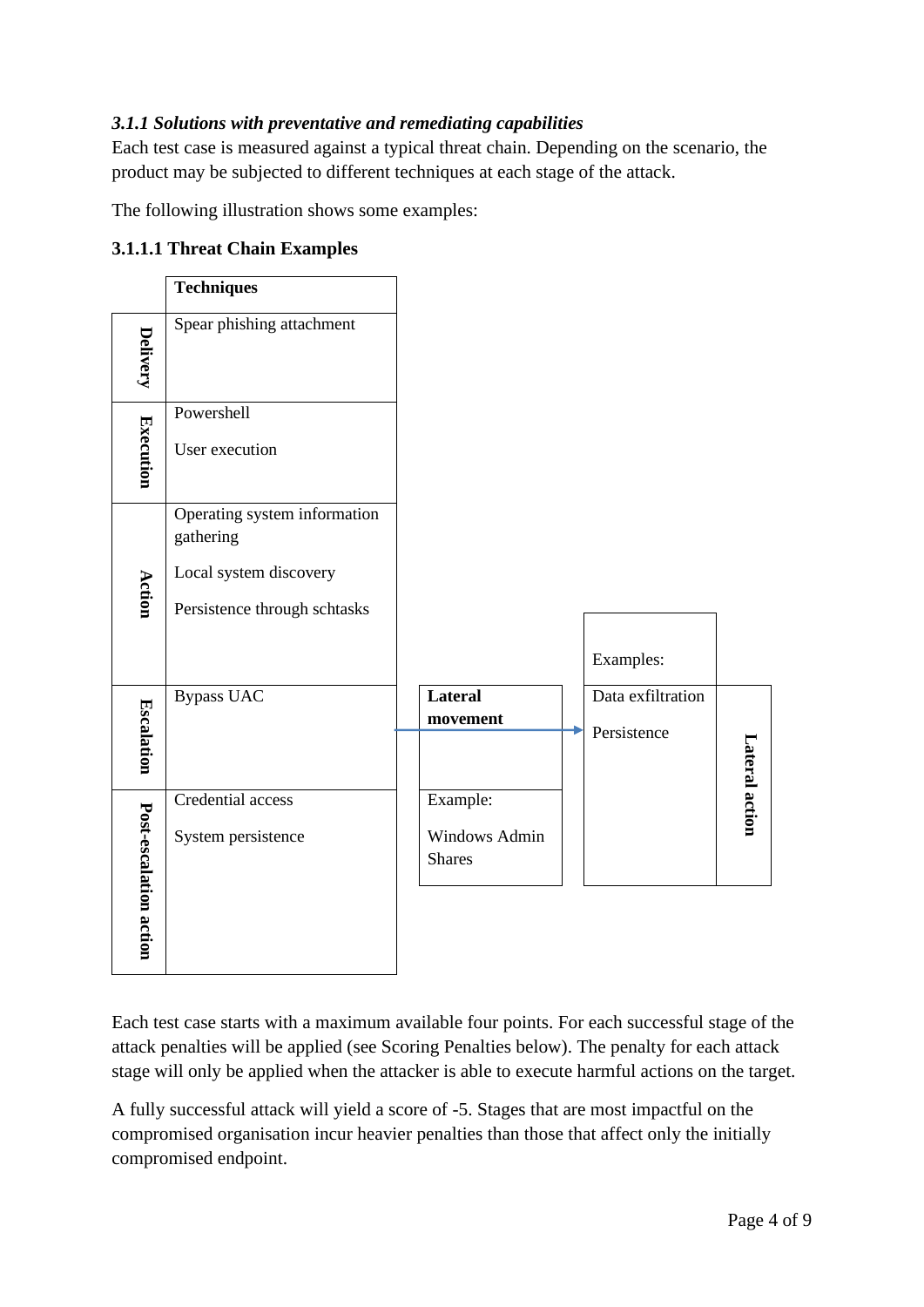#### **3.1.1.2 Scoring Penalties**

| <b>Attack Stage</b> | <b>Delivery</b>                                                                                                                                                               | <b>Execution</b> | <b>Action</b> | <b>Escalation</b> | Lateral<br><b>Movement</b> | <b>Lateral</b><br>action | Post<br><b>Escalation</b><br><b>Action</b> |
|---------------------|-------------------------------------------------------------------------------------------------------------------------------------------------------------------------------|------------------|---------------|-------------------|----------------------------|--------------------------|--------------------------------------------|
| Rating              | $-0.5$                                                                                                                                                                        | $-0.5$           | $-1$          | $-2$              | $-2$                       | $-2$                     | $-1$                                       |
| <b>Exceptions</b>   | If the initiating file is<br>removed after an<br>insignificant time<br>frame $(< 60$ sec) and<br>it has not caused any<br>damage to the<br>system, the penalty is<br>removed. |                  |               |                   | N/A                        |                          |                                            |

## **3.1.1.3 Attack stage definitions**

#### **Delivery**

Successful download of a malicious file.

#### **Execution**

Manual or exploit-driven launch of the downloaded malicious file.

NOTE: In case of tested drive-by exploit techniques, if the attack is successful in creating a connection to its command and control server this stage is considered successful.

#### **Action**

Successful execution of unauthorised and potentially malicious commands on the initial target system.

Examples include:

- Discovering current local processes
- Discovering current network connections
- Recording keystrokes
- Discovering system information
- Persistence via schtasks
- Downloading files from the Target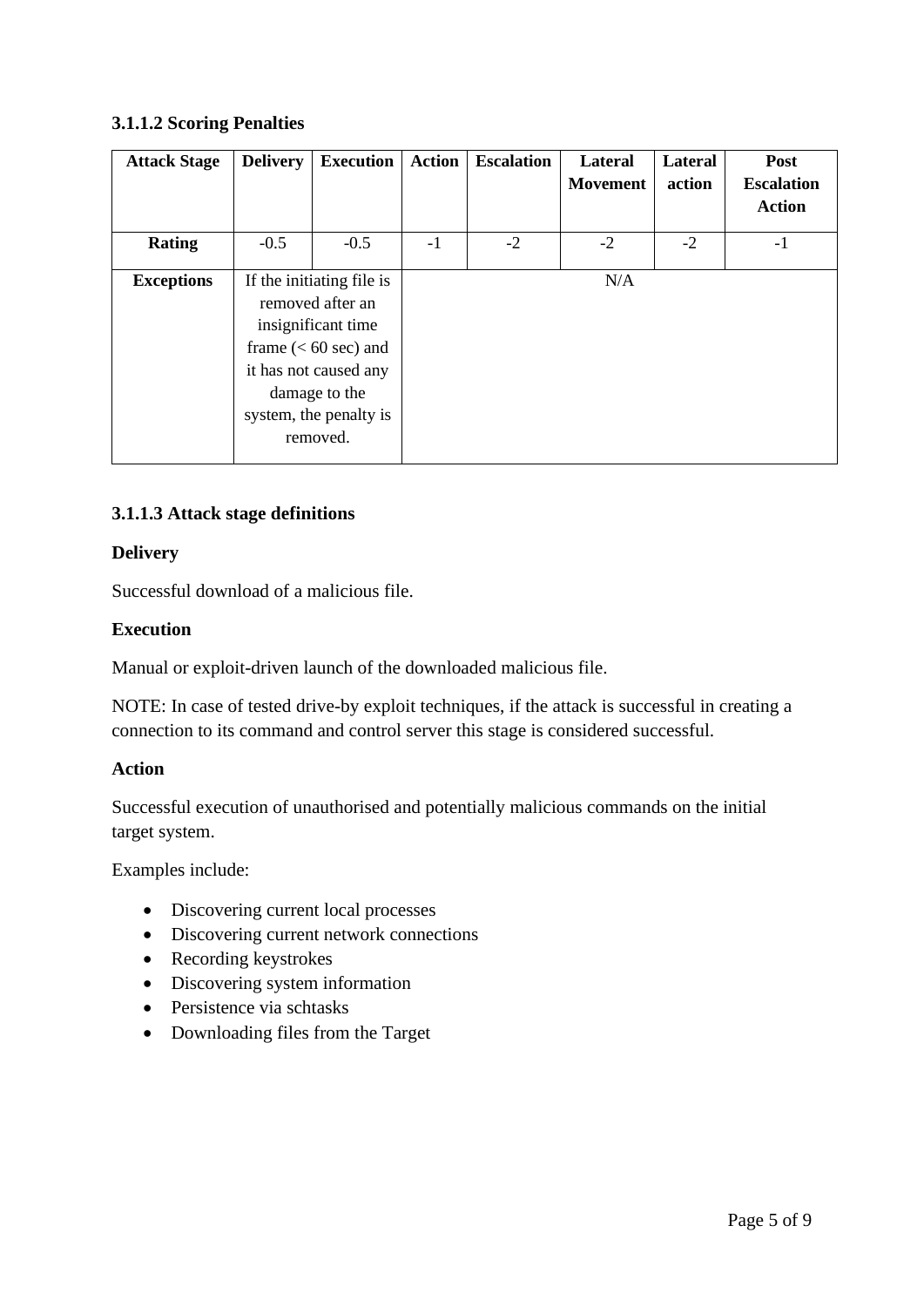## **Escalation**

Gaining elevated privileges above the standard user level. Examples of techniques possible at this stage:

- Access Token Manipulation
- Bypass User Control

#### **Post-Escalation Action**

Actions that require escalated privileges. Examples include:

- Credential Access
- System persistence
- Token impersonation

#### **Lateral Movement**

Gaining access to a secondary endpoint after the initial compromised target. The technique used for this will vary depending on the attack emulated.

#### **Lateral Action**

Successful actions taken on the secondary targeted machine.

#### *3.1.2 Solutions configured for detection only*

Each stage of the attack is broken down into a MITRE ATT&CK-style matrix containing information about the coverage of the different techniques. Tested products are expected to show clear notification of each malicious behaviour. While direct references to the listed techniques in the MITRE ATTT&CK matrix are valuable, they are not requirement for detection credit to be given.

(If a drive-by compromise technique is tested, the notification from the tested solution does not need to refer to 'T1189', MITRE's specific reference code for that technique. Descriptive language in the notification is enough to recognise this technique.)

The results for the products tested under this paradigm are presented in the following way:

| <b>Delivery</b> | <b>Execution</b> | <b>Action</b> | <b>Escalation</b> | <b>Post-Escalation</b><br><b>Action</b> | Lateral<br><b>Movement</b> | <b>Lateral</b><br><b>Action</b> |
|-----------------|------------------|---------------|-------------------|-----------------------------------------|----------------------------|---------------------------------|
| n/a             |                  | n/a           |                   | $\sim$                                  |                            |                                 |
|                 |                  |               |                   |                                         |                            |                                 |
|                 |                  |               | n/a               |                                         |                            |                                 |

**Key**

| Out of scope | Not detected | Detected |
|--------------|--------------|----------|
|              |              |          |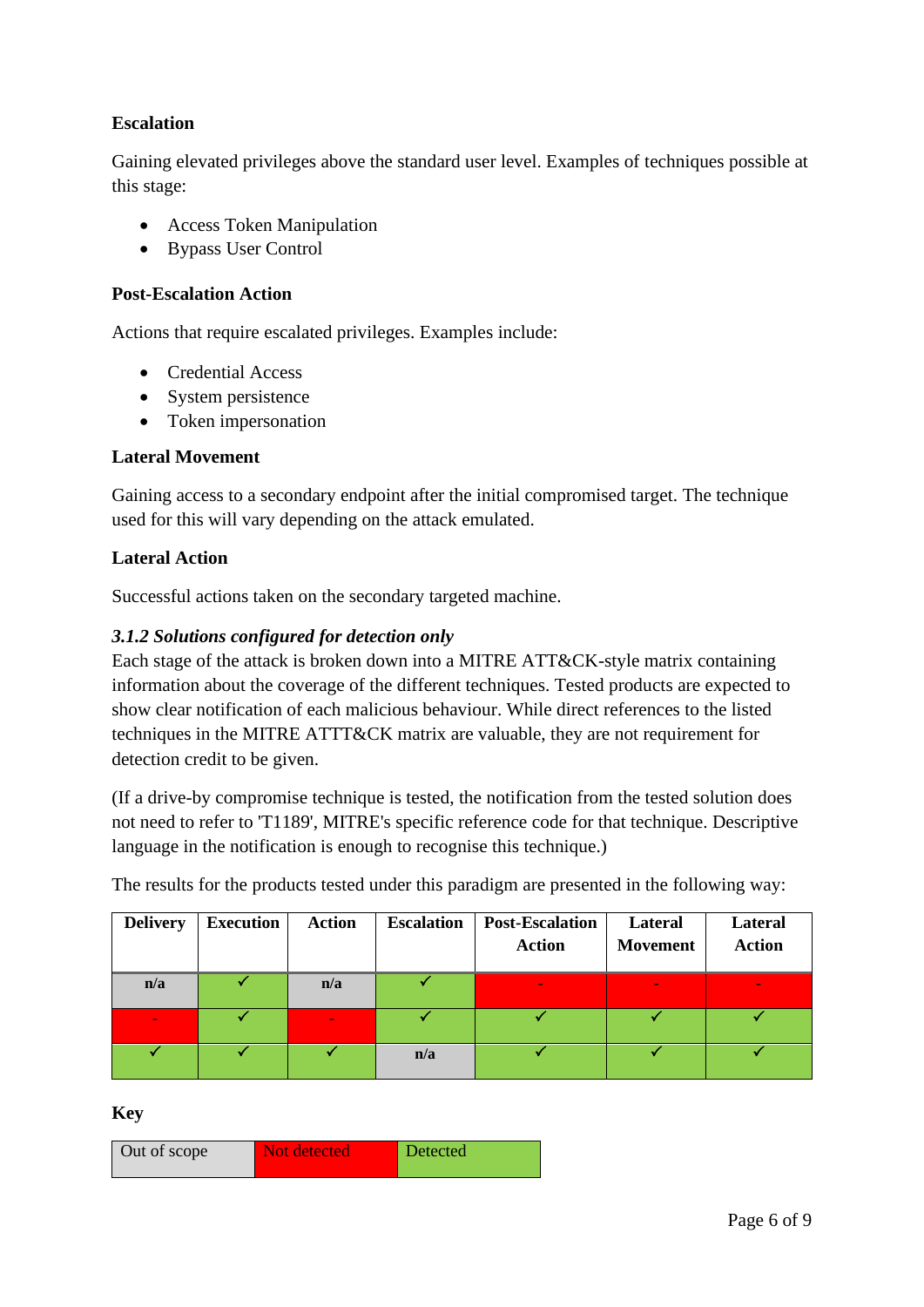<span id="page-6-0"></span>A good detection-focused solution doesn't need detect every single technique in the test in order to achieve a good rating. The attack chain has grouped stages in which detection of one stage will produce credit for that group. Elements of the attack chain are grouped and rewarded as follows:

- Delivery & Execution  $(+10)$
- Action  $(+10)$
- Privilege Escalation & PE Action  $(+10)$
- Lateral Movement & Lateral Action  $(+10)$

Example test case:

| <b>Delivery</b> | <b>Execution</b> | <b>Action</b> | <b>Escalation</b>   Post- | <b>Escalation</b><br><b>Action</b> | Lateral<br>Movement   Action | Lateral |
|-----------------|------------------|---------------|---------------------------|------------------------------------|------------------------------|---------|
|                 |                  |               |                           |                                    |                              |         |
| $+10$           |                  | $+10$         |                           | $+10$                              |                              |         |

In this test case the product earns 30 out of the available 40 points, while only detecting three of the available seven stages.

## **3.2 Detection categorisation**

How the product itself categorises its detection of the threat. For example, using a 'signature' or 'heuristics'.

# <span id="page-6-1"></span>**3.3 Reported threat details**

How the product reports the threat when detected. For example, the threat's name or an attack type.

## <span id="page-6-2"></span>**3.4 Unsuccessful threat detection**

When the product fails to detect the threat, this is recorded.

## <span id="page-6-3"></span>**3.5 Successful execution of legitimate applications**

Products are expected to allow legitimate applications to execute and operate without problems. A rating modifier is applied to each application according to its general prevalence. Internally developed applications and scripts are considered very low impact because they are not very prevalent globally. The following table shows the rating modifiers:

| <b>Impact category</b> | Very high | High | Medium | LOW | Very low |
|------------------------|-----------|------|--------|-----|----------|
| <b>Rating modifier</b> |           |      |        |     |          |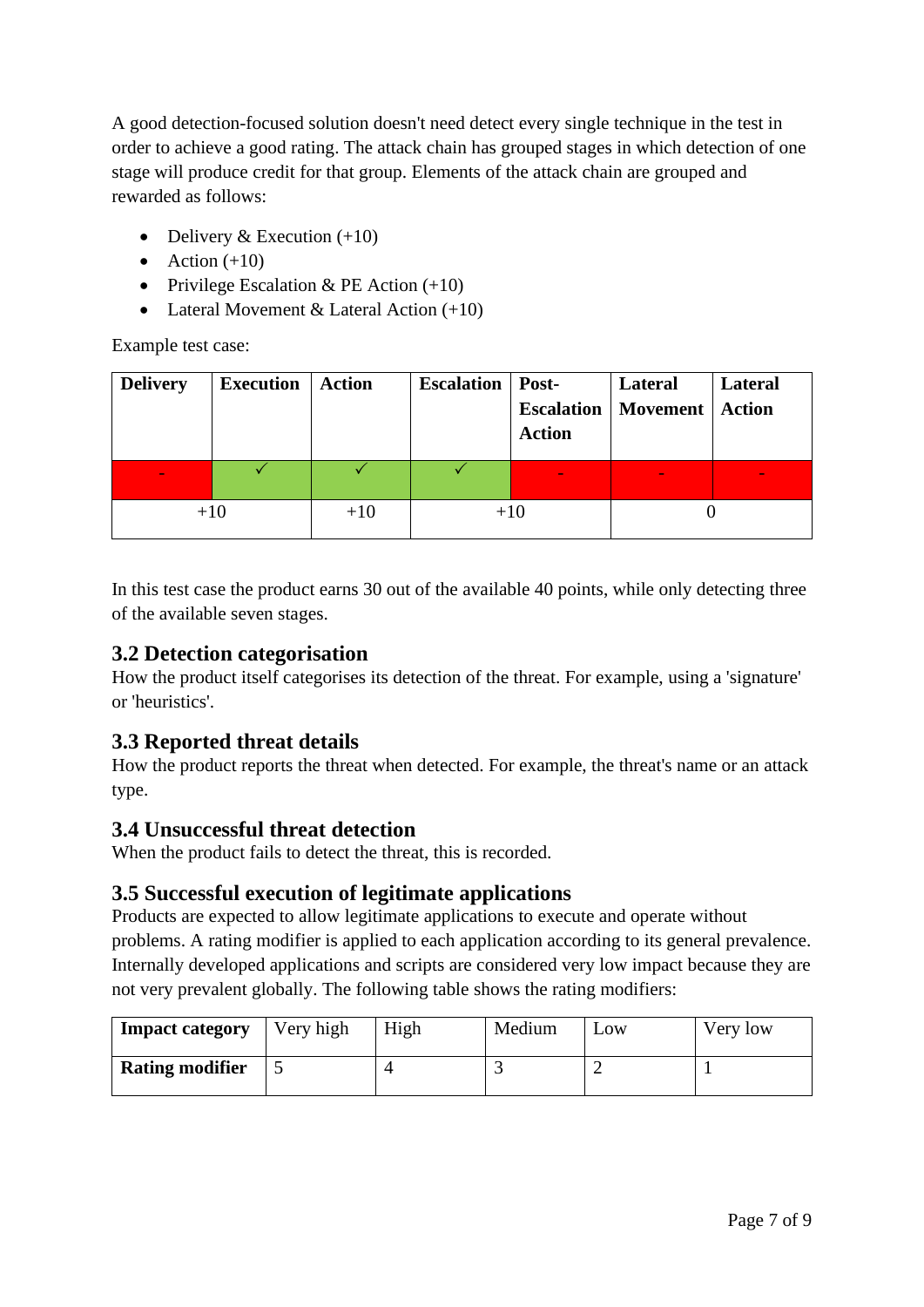# <span id="page-7-0"></span>**3.6 Sub-optimal handling of legitimate applications**

How the product categorises and allows or hinders the application. For example, it might generate a false positive result by classifying the application as being malware, or it might block installation with or without warning (see 3.7 User interaction, below). It might misclassify and/ or block activity before or after installation.

## <span id="page-7-1"></span>**3.7 User interaction (if applicable)**

The security product may interact with the user when a malicious or legitimate application is analysed. Details of these interactions, such as those below, are recorded:

- a) Pop-up information messages (even if not requiring a response).
- b) Requests for action (the tester will take the default option or follow a testing policy of 'naïve user' if no default is provided).
- c) Default suggestions made by the product.
- d) Time-out details (e.g. if an alert/ request for action disappears/ takes a default action after *n* seconds of no user response).

## <span id="page-7-2"></span>**3.8 Administrator interaction**

If applicable to a product, its administrator dashboard can contain vital information about the malicious actions taken on a protected endpoint. Cloud or on-premise control panels are acceptable. Details are recorded alongside any client-side notifications.

## <span id="page-7-3"></span>**3.9 Anomalies**

Testers record any strange or inconsistent behaviour shown by the product.